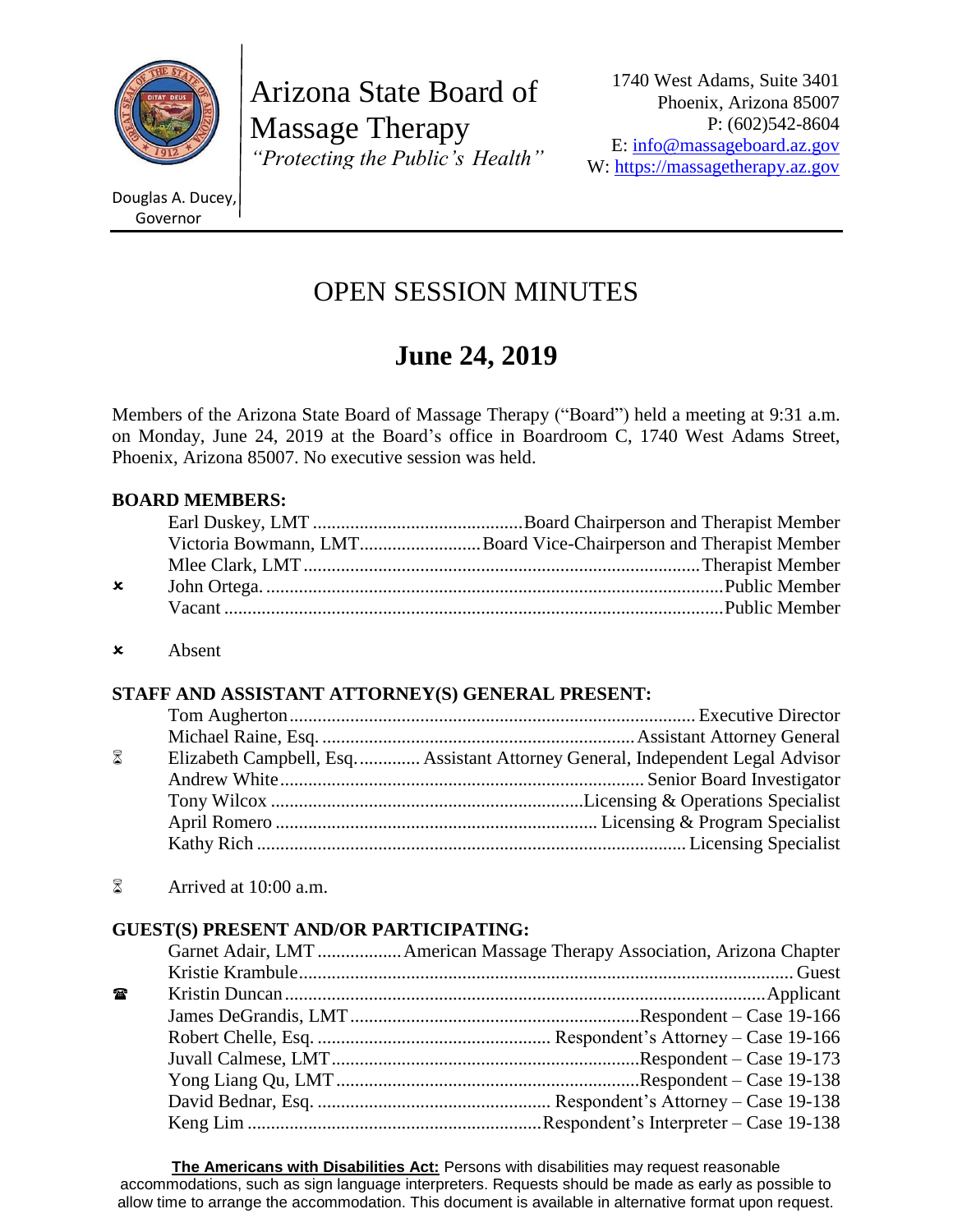**Table 2** Participated telephonically

#### **OPEN SESSION**

The meeting was called to order at 9:31 a.m. by Earl Duskey. The following order of business was then considered:

## **ROLL CALL**

Roll call of the Board members was taken and a quorum was established.

#### **CALL TO THE PUBLIC**

Kristie Krambule address the Board regarding the desire for Board statutes to consider work experience for applicants whose education does not meet the 700-hour requirement.

#### **DECLARATION OF CONFLICTS OF INTEREST**

No new conflicts were declared.

#### **REVIEW, DISCUSSION AND POSSIBLE ACTION ON BOARD MEETING MINUTES**

Discussion and approval of the Open Session Minutes from the May 20, 2019 board meeting. A motion was made by Victoria Bowmann, seconded by Mlee Clark and passed unanimously to approve the Open Session Minutes from the May 20, 2019 board meeting.

#### **ITEMS FOR BOARD REVIEW, DISCUSSION AND POSSIBLE ACTION**

Unlawful Use of the Massage Therapy Designation and/or Unlawful Practice

File No. 19-160; Dangerfield, Kristen

File No. 19-161; Hinojosa, Meagan

Neither respondent was present. Andrew White requested additional time for further investigation into the files.

A motion was made by Victoria Bowmann, seconded by Mlee Clark and passed unanimously to table the files until the next Board meeting.

## License Application(s) for Arizona Massage Therapy License(s)

## Duncan, Kristin

Kristin Duncan was present telephonically to answer any questions regarding her massage therapy license application or her background. Andrew White provided a summary of the applicant's application and background.

After discussion, a motion was made by Victoria Bowmann, seconded by Mlee Clark and passed unanimously to grant the applicant a massage therapy license.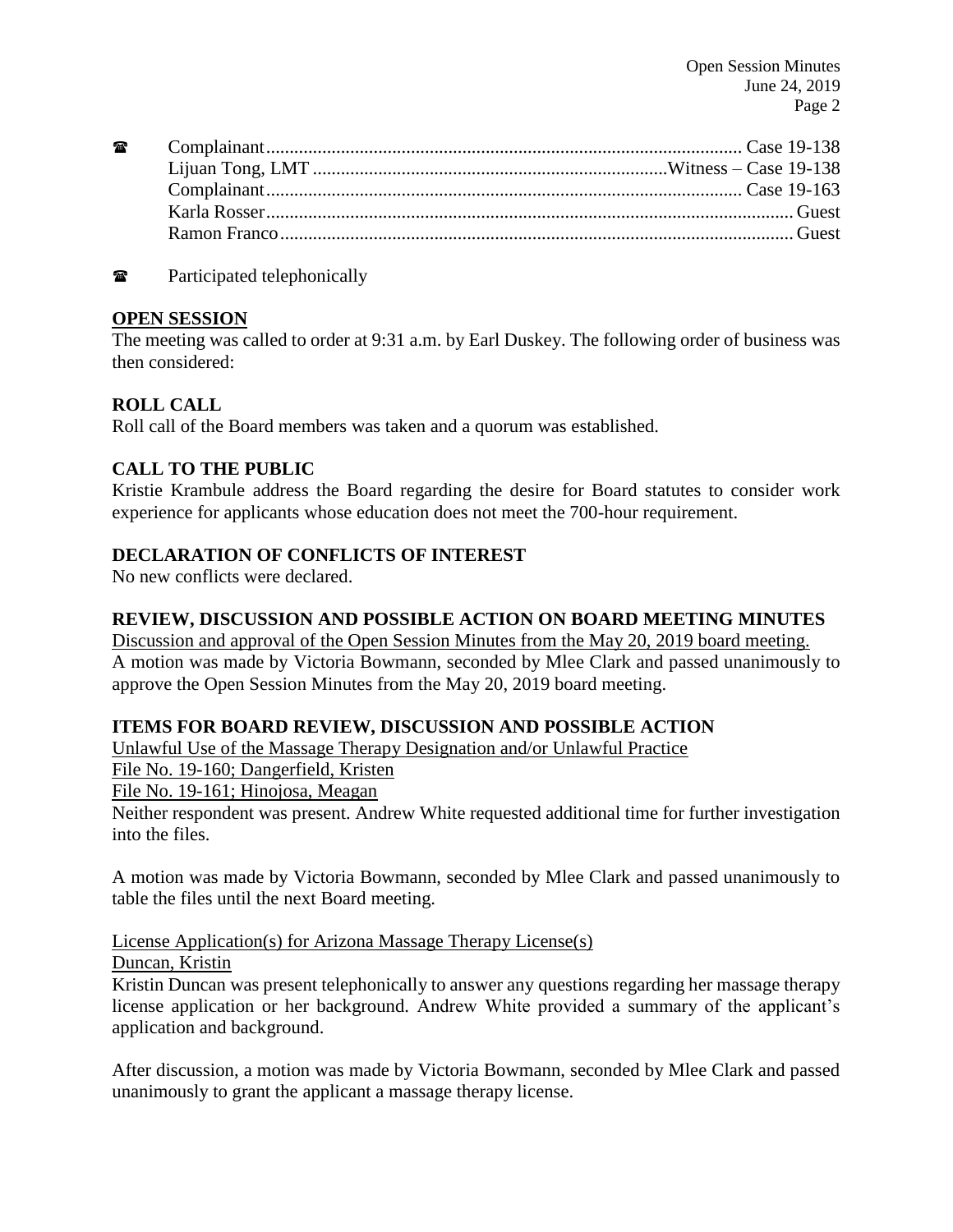Investigation Review File(s) File No. 19-154; Saganuma, Kailoa

Kailoa Saganuma was not present. Andrew White summarized the investigative report, which included improper touching and sexual assault.

A motion was made by Victoria Bowmann and seconded by Mlee Clark to offer a Consent Agreement for the surrender of the respondent's massage therapy license and if not accepted within 10 days form the date offered to proceed to a Formal Interview. The motion passed by the following roll call vote:

Mlee Clark – Aye Victoria Bowmann – Aye Earl Duskey – Aye

#### File No. 19-166; DeGrandis, James

James DeGrandis was present with attorney Robert Chelle, Esq. Andrew White summarized the investigative report including unprofessionalism and sexual assault. Mr. DeGrandis answered questions from the Board.

A motion was made by Victoria Bowmann, seconded by Mlee Clark and passed unanimously to move the matter to a Formal Interview.

#### File No. 19-173; Calmese, Juvall

Juvall Calmese was present. Andrew White summarized the investigative report including unprofessionalism, sexual assault and improper breast touching. Mr. Calmese summarized the massage session and answered further questions from the Board.

A motion was made by Victoria Bowmann, seconded by Mlee Clark and passed unanimously to move the matter to a Formal Interview.

*The Board took a break from 10:14 a.m. – 10:25 a.m.*

#### Formal Hearing(s)

File No. 19-138; Qu, Yong Liang

Yong Liang Qu was present with attorney David Bednar and interpreter Keng Lim. Michael Raine was present and appeared on behalf of the State. Elizabeth Campbell was present to provide independent legal advice to the Board.

The Sate presented its case in chief, including witness testimony from Senior Board Investigator, Andrew White and the complainant. The State submitted 2 exhibits, which were accepted by the Board. Mr. Bednar presented his case in chief, including witness testimony from Lijuan Tong, manager of First Class Reflexology & Massage and from Respondent, Yong Liang Qu.

After discussion, a motion was made by Victoria Bowmann, seconded by Mlee Clark and passed unanimously to adopt the Factual Allegations 1,2 and 4 as the Findings of Fact.